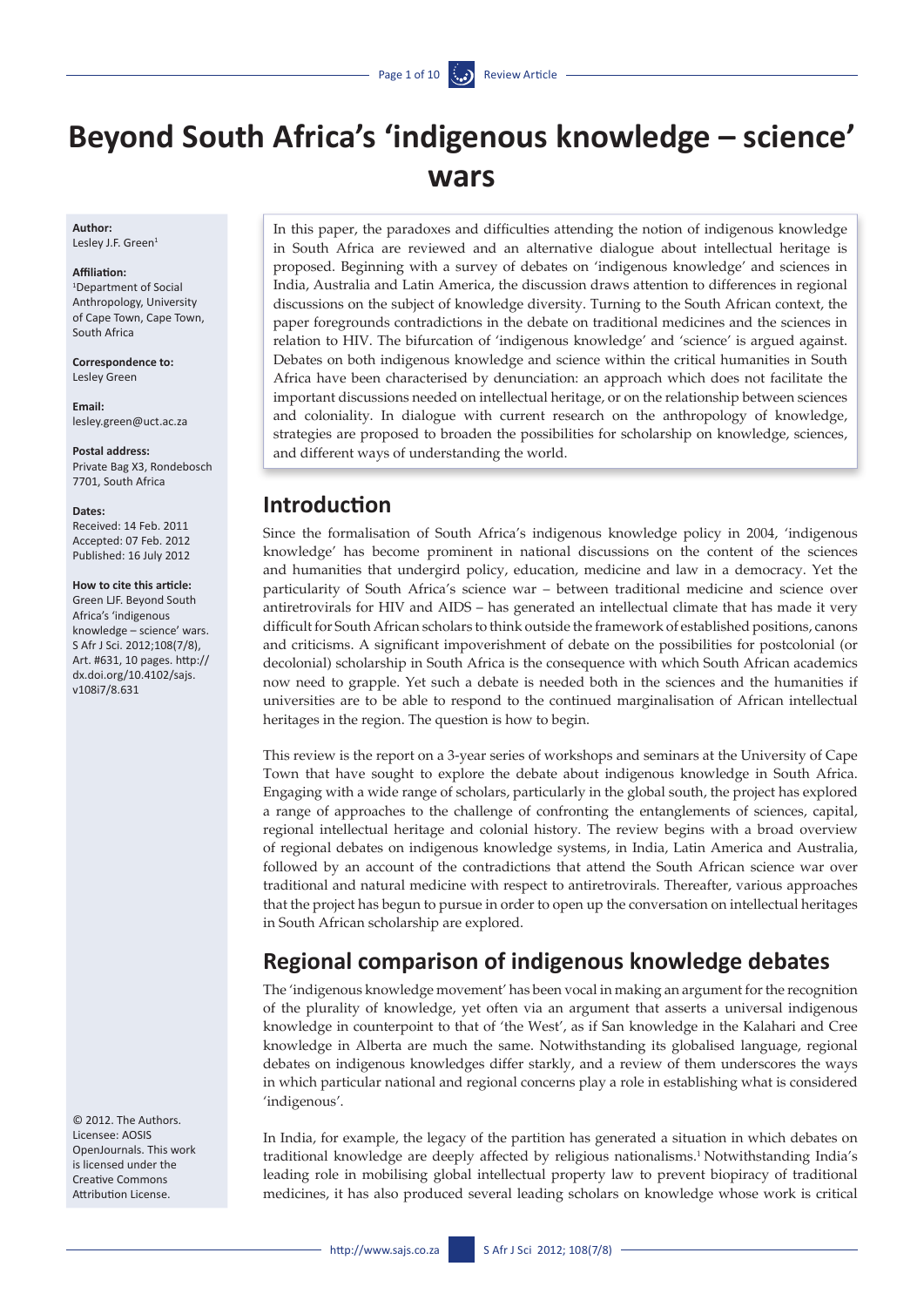of the assumption that indigenous knowledge should be reworked to fit into global discourses on development, data management and science.<sup>2,3,4,5,6,7</sup>

These scholars make a range of arguments that are pertinent to the South African debate. Several argue that the sciences in India have adapted to the framework of capital, when what is needed are sciences that attend to poverty and ecology.<sup>8,9</sup> A prominent theme is the need for postcolonial discussions on philosophy to extend to the sciences whilst simultaneously offering a critique of the ways in which an attempt to engage traditional knowledges risks reinscribing religious fundamentalism. Nevertheless, in the context of India's violent history of religious intolerance, arguments that try to take account of the contextual basis of sciences have come under fire: postmodern science studies, the argument goes, have invited an uncomfortable alliance with Hindu supremacists. While many disagree profoundly with that analysis, $10,11,12,13$  it is of interest that the discussion parallels arguments in South Africa and the USA in which attempts to situate science in a social context are seen as playing into the hands of religious fundamentalists or cultural traditionalists.14 Science, in such a view, has nothing to do with coloniality, governance or capital: it is pure knowledge, and the political costs of the social study of science are too high.

While India has led the way in formalising traditional knowledge patents to strengthen its status as an emerging economy, the ideas that undergird that project are also vigorously debated.15 Reddy16 problematises the idea that traditional medicine subsists in pharmacologically active ingredients and that global intellectual property law offers an appropriate framework for the protection of traditional knowledge. She argues that while digital archival projects like India's Traditional Knowledge Digital Library might serve to protect knowledge at the level of patents, they may not secure against the thriving trade of informal biopiracy. These are important criticisms, and deserve careful study in the context of the South African state's very close engagement with the architects of India's traditional knowledge policy.<sup>17</sup>

The critique of the idea that legal concepts of property and personhood match local indigenous equivalents is similarly prominent in Australian debates on traditional knowledge and science.18 In contrast to the Indian debates which navigate religious nationalisms, the Australian debates reflect the contradictions of indigeneity within the Australian legal framework<sup>19,20</sup> and they evidence careful navigations of the contexts in which notions of culture and difference come to be asserted. Innovative studies of indigenous knowledge and the sciences are evident in the work of Helen Watson Verran, a philosopher and historian of science, who explores generative approaches to 'working different knowledges' in contexts where knowledges are in question – such as in firing regimes of natural landscapes – rather than offering accounts that lean towards ethnological assertions of identity-based knowledge.21,22,23 Her interest in knowledge practices is echoed also in the work of David Turnbull, who is based in Melbourne and whose research sites span four continents and encompass scientific laboratories in the USA, mapping and navigation sites in Polynesia and Aboriginal Australia, medieval architecture sites and databases of diverse knowledges. Turnbull's corpus of work makes a sustained argument that a focus on the transfer or movement of knowledge is a more productive approach to knowledge studies than the ethnological collection of (apparently) fixed facts and artefacts, because, he argues, it is in the movement of knowledge that proof is offered, innovations effected and agreements reached about the nature of reality.<sup>24,25</sup>

Connell's26 *Southern theory* similarly engages knowledge debates across the global south. Calling for the social sciences and humanities to engage a philosophical canon that is global, her work draws deeply on African philosopher Paulin Hountondji whose rejection of the terms ethnophilosophy and the indigenous finds confluences with Australian critical thinking on multiculturalism.27,28,29

Debates on knowledge in Latin America share the Australian and Indian emphasis on intellectual property, which reflect, in many senses, the efforts of the World Intellectual Property Organization to formally request governments to protect indigenous knowledge. Led by environmental activism in the Amazon, indigenous and traditional knowledge debates in Latin America are dominated by debates on environmental knowledge that have two remarkably different strands.

The first offers a vigorous defence of Amerindian environmental knowledge and lands, but it tends to ignore the ways in which its tools for that defence override Amerindian philosophy. So, for example, geographical information systems are used to collect ecological knowledge even though those exclude the astronomies<sup>30</sup> that are central to Amerindian ecological thought. Another example is in the assumption that intellectual property law is based on equivalent notions of personhood, ethics and ownership.

The second strand offers a vigorous critique of globalised knowledge as the contemporary face of coloniality.31,32,33 It questions the assumptions that cartography and modernist notions of personhood can convey Amerindian knowledge, and proposes that Amerindian intellectual heritage does not have to be subsumed into modernist thought in order to make sense.<sup>34</sup> Of interest is that this strand of argument finds convergence with the criticisms of modernist thought that appears in the work, cited earlier, of Australians Helen Verran and David Turnbull.

The relatively uncritical use of maps and legal frameworks in sectors of Amazonian activism reflects the urgency of land rights activism in the past two decades, which has sought to establish land rights where those have been eroded, and human rights where local people have been treated as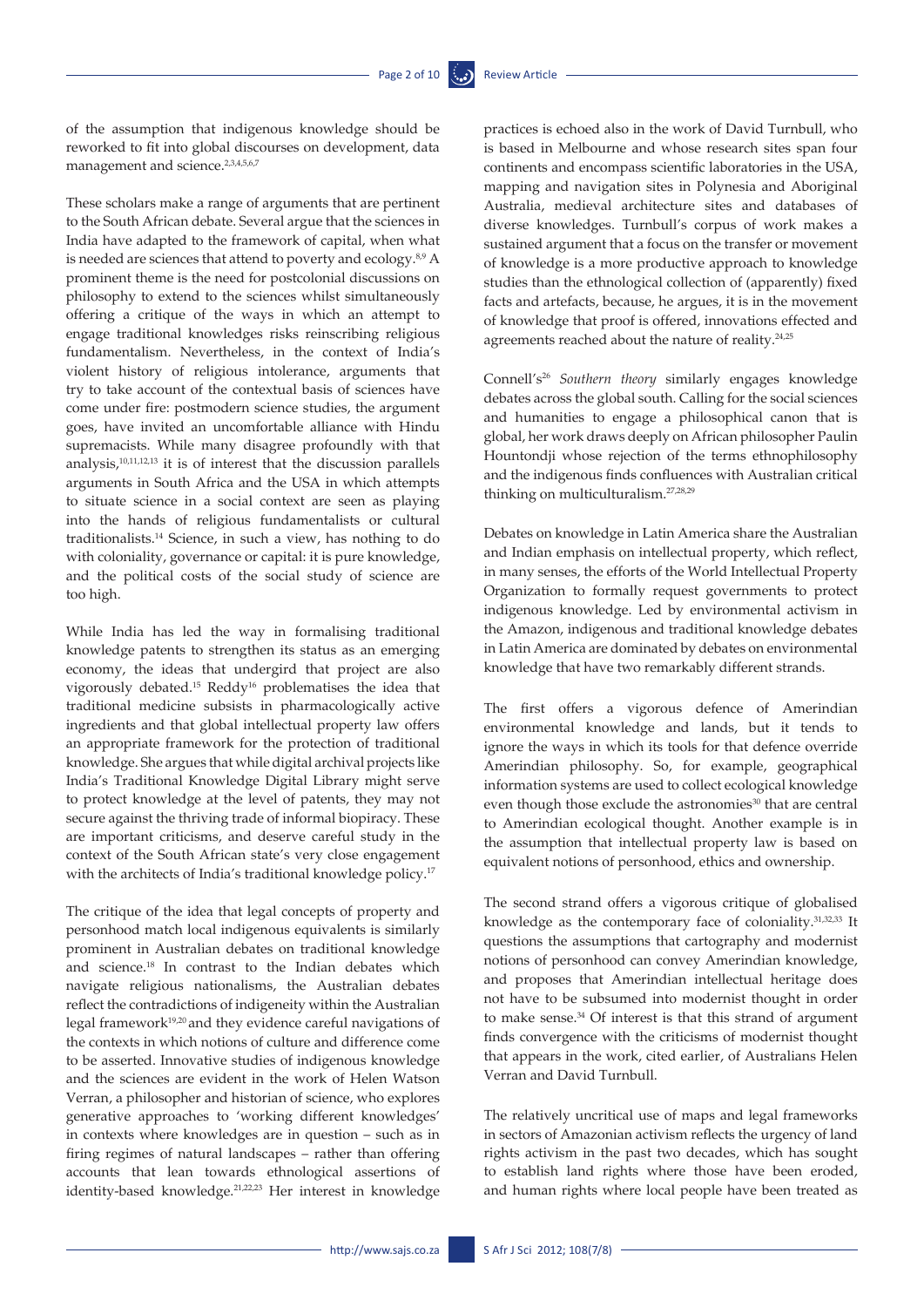expendable. Clearly, those struggles have been vital. But the dilemma for Amerindian activists has been that the conceptual infrastructure that has been used to serve indigenous peoples' political goals has been drawn predominantly from modernist concepts of space, time and personhood. In this regard, contemporary Brazilian anthropology has sought to develop an approach that works with Amerindian theory, and which offers a critique of modernist intellectual heritage. Eduardo Viveiros de Castro<sup>35,36</sup> offers a lead in drawing an analytical framework from local ideas themselves. He offers a valuable riposte to the assertions that indigenous knowledge stands as either the antithesis or the mirror of science. Difference requires the kind of translation, Viveiros de Castro suggests, that presents it neither as completely the same nor as the complete opposite of the philosophy that comes to us via the European Enlightenment. The conceptual infrastructure of the translation, in other words, ought to come from the ideas under study.

Latin American scholars whose work pursues similar lines include Peruvian anthropologist Marisol de la Cadena who is exploring the recent inclusion of the rights of nature in the constitutions of the states of Ecuador and Bolivia.37 Her work considers the implications of different versions of nature in historical archives and in scientific databases.<sup>38</sup> Argentinian anthropologist Mario Blaser argues that multicultural environmental activism needs to let go of the idea of culture, and rethink the idea of nature.39,40 Both Blaser and de la Cadena draw on the work of Bruno Latour and Isabelle Stengers whose critiques of modernist thought open a way to thinking outside of its dualisms.

Thus far, this brief account of regional debates on indigenous knowledge and the sciences demonstrates a number of points:

- • Debates on intellectual heritage in India, Latin America and Australia extend to curricula at universities, within faculties of science as much as within faculties of social science.
- • These debates pose important questions about the interrelationships of states, sciences and publics in all three contexts.
- • Unease with the assumptions about knowledge and culture that undergird the concept of indigenous knowledge occurs in all three contexts, albeit for different reasons.
- • Conversely, in all three contexts, there is strong interest in working with different intellectual heritages.
- • Apparent in all three contexts and prominent in two of them is an approach that includes questions about the intellectual heritage of modernity – in the sense in which enlightenment has bequeathed to contemporary universities an ontology of nature versus culture, mind versus body, subject versus object and self versus other.

The politics of drawing traditional thought into universities and governance in Latin America, Australia and South Asia, however, are very different to the conditions closer to home in South Africa. Here the debate about indigenous knowledge and universities has been caught up in a science war that,

like its equivalents in Europe, the USA and India, has counterposed 'hard science' with a version of 'science studies' – with catastrophic results. Former president Thabo Mbeki saw traditional medicine as the antithesis of an exploitative Western pharmaceutical industry. The conceptual opposition generated a deadly 'either–or' – either African medicine or Western science – that undergirded the South African state's failure to provide antiretrovirals during his presidency. This failure contributed massively to an AIDS mortality figure of well over  $3$  million<sup>41</sup> – by the account of UN AIDS, some 310 000 in 2009 alone, which translates to a mortality rate of almost 850 people every day in 2009. That grim figure and its relation to postcolonial knowledge debates sets up an extraordinary responsibility for scholars anywhere who seek to pursue the value of alternative intellectual heritages.

As is the nature of many an issue that is reduced to polemic, the South African debate is characterised by contradictions and unexpected continuities.

Perhaps the most surprising continuity is that bitter opponents have pursued much the same strategy: to expose their opposition's core ideas as invented, constructed and appropriated. Where Mbeki's AIDS denialists cast virus science as a construction of something that did not exist, their opponents in the humanities and sciences have cast 'traditional medicine' and 'indigenous knowledge' as construction of realities that did not exist.

Contradictory alliances have come to define the terrain. AIDS activists' defence of a pure science, apparently untainted by any human interests, has put its supporters in an uncomfortable alliance with 'Big Pharma'. Indigenous knowledge proponents' defence of a pure traditionalism, apparently untainted by any human interests, sets up an uncomfortable alliance with elites who use the idea of 'tradition' to insulate themselves from criticism from 'inside' ('cultural pollution!'), and criticism from 'outside' ('you have no right to speak!').

Paradoxes, too, abound. Where Western science was criticised in policymakers' speeches, their budgets have set up laboratories to prove the science of African herbs to the world. Where critics in humanities faculties fled from 'othering' (framing groups of people as the opposite of the characteristics associated with groups to whom the speaker's 'self' belongs) inherent in the concept of indigenous knowledge, their alternative strategy of 'saming' (seeking to avoid 'othering' by doing the opposite: explaining people's behaviour and choices with a 'just like me' argument) left unquestioned exactly whose 'self' was being universalised and whose was being assimilated.

Such paradoxes stage familiar dramas. On the side of indigenous knowledge, public argument in South Africa all too frequently stages the debate as a matter of achieving cognitive justice between only two players – the West and the rest. Cognitive justice is a movement with profoundly important goals, and it has made important contributions to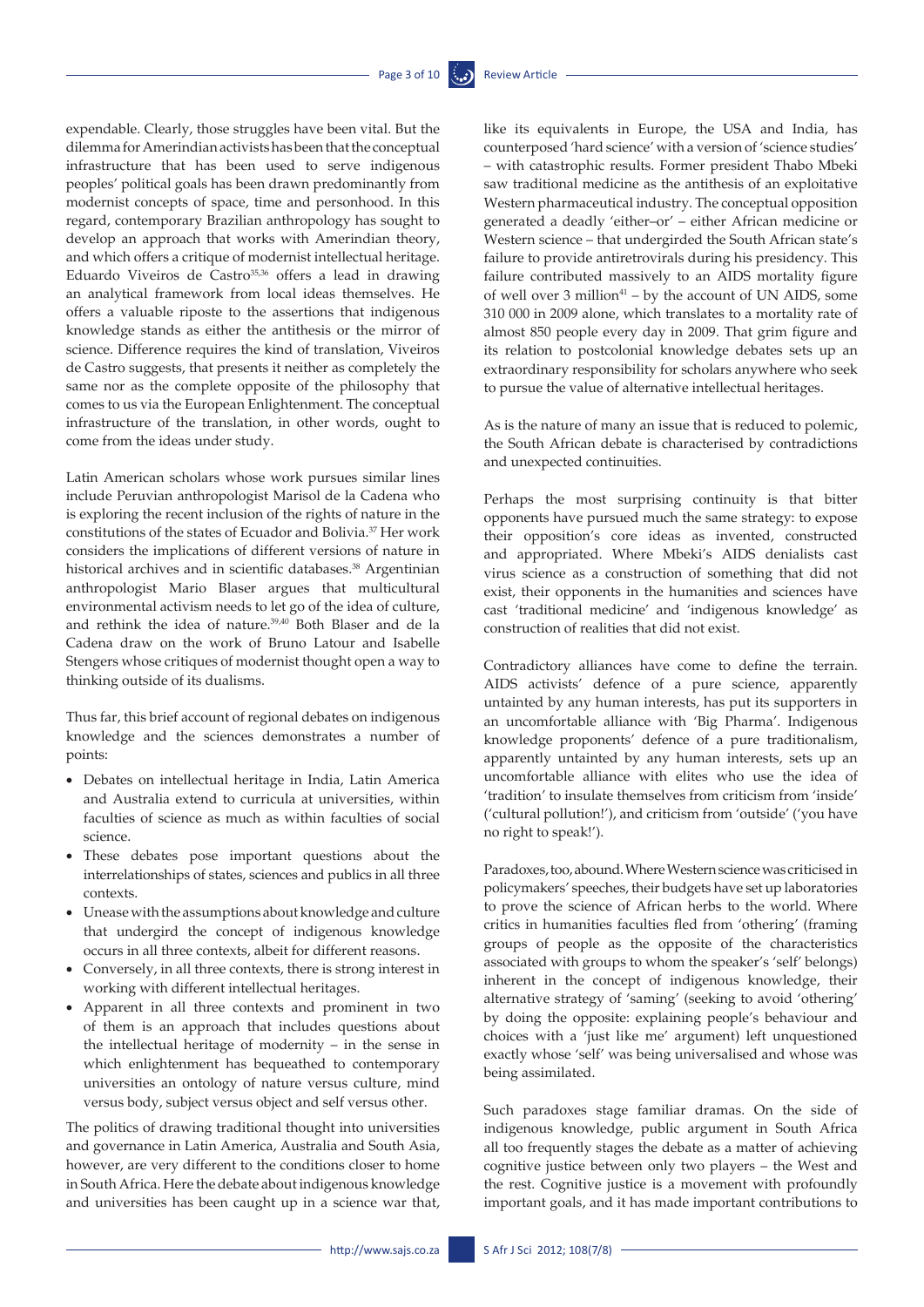scholarship on knowledges in Australia and New Zealand, India, Latin America and South Africa. The argument generally takes one of two forms. The first is an argument for multiple kinds of knowledges, taking the view that multiplicity in itself is important. Of course it is. But where the argument takes as foundational a cultural divide between scientific and indigenous knowledge, it becomes troubled at best:

- • It can argue that all knowledge is 'ethnic' or cultural. This argument calls for greater tolerance of 'ethnoknowledge' (without questioning the frames in terms of which ideas of ethnic difference emerge), and makes the case that science is also ethnic. This argument is for cultural relativism: that 'one's truth depends on one's culture or identity or perspective'.
- A related form of the argument is that all knowledge can be shown to contain elements of science, in which case the focus of scholarly effort and activism becomes a struggle to extend the status of science, including testing with the tools of formal science, and lobbying for recognition, government funding, institutional protection, and so on. The research project that this generates is that of identifying 'matching perspectives'. Its major shortcoming is that it offers no grounds for a critique of the sciences that it uses in its trials. Moreover, intellectual heritage that does not match the epistemology of the sciences is ruled out.

Each of the above approaches constitutes a *moral* argument. They call for the equality of knowledges based on the assertion that either all ways of knowing the world, including the sciences, are belief, or all are knowledge. Many indigenous knowledge scholars and activists transpose the frame offered by modernist knowledges: facts are values, knowledges are beliefs, 'nature' is actually 'culture', cultures are like nature, and so on. (It is worth noting that the proponents of the cultural diversity approach often use the analogy of the value of biodiversity, which makes the rather troubling assertion that different cultures are like different species. This is a very similar argument to that which was used by apartheid's ideologues.) Yet transposing the colours on the chess board, to use an analogy, does not change the frame. Arguments that invert the modernist dualisms – facts or values, knowledge or belief, nature or culture – leave the structure of those ideas intact.

It is important to note that there are significant trade-offs in accepting the idea of culture as given, because it is bound up in the origins of European romantic nationalism. Without a critique of culture, the study of different ways of knowing is unable to comment on the complex enmeshing of capital, governance, science, global law, history and nationalism in the production of difference. What it can offer, however, is a circular argument: cultural difference is because of culture. Inevitably, such an argument proposes a stark division between 'Western culture' or 'Western science' and 'African (or other) knowledge'.

An example is in the South African study offered in Boaventura de Sousa Santos' wide-ranging collection of papers on regional knowledge debates titled *Another knowledge is possible*. The

author, Thokozani Xaba, whose wider body of work makes an important contribution to knowledge debates in South Africa, argues<sup>42</sup>:

Africans [in South Africa] find themselves constantly destabilized while the benefits derived from the holistic approach and the egalitarian nature of indigenous medicines are not being realized. Instead, Africans are subjected to modern practices, among which are the invasive techniques of 'scientific medicine'.

Despite its publication amid the South African AIDS crisis in 2008, the article makes no mention of the debate between traditional medicines and antiretrovirals in South Africa. The argument relies on the identification of an authentic African tradition that is separate from Western science. Yet, is it not the case that where the state plays a role in 'proscribing' and 'normalizing' traditional healing (p.344) via bureaucratic regimes of registration, certification, examination, assessment, committees, outcomes and deliverables, that traditional practices are profoundly transformed? 43,44 The writer also calls for greater investment by the state in research on traditional healing, in ways that rethink conventional practices in the sciences. While that research is important and appropriate, there are significant difficulties in setting up 'authentic culture' as the touchstone of the argument. Firstly, it relies on a particular definition of 'culture' to define the debate: a definition that is deeply rooted in the intellectual heritage of the European Enlightenment. In my view, a critique of that set of ideas is profoundly important in rethinking the ways in which African history is written. Secondly, there is little space, in an argument that takes 'authentic culture' as a given, either for the criticism of tradition, or for traditions of criticism.

Like his wider scholarship, Xaba's article<sup>45</sup> raises the important issue of medical pluralism. Yet, like Mbeki's science war and his more recent challenge to scholars to rethink the relationship between knowledge and democracy, the approach underscores the need for a scholarship on knowledge that will rethink the terms of the knowledge debate, and explore whether 'science' and 'indigenous knowledge systems' are indeed the most useful concepts that can be deployed for the purposes of policy and university transformation. The unintended consequences that have attended the South African science war point to a situation where an analysis that leaves these categories unquestioned, forecloses the possibilities for generative dialogue on intellectual heritage. The second half of this article will return to these questions.

The breakdown in dialogue on African intellectual heritage in South African scholarship also has much to do, I suggest, with the inheritance of a style of criticism in the critical humanities that insists its work is done by 'outing' associations and interests. The insistence on the part of the critical left in denouncing ethnonationalism without engaging the politics of knowledge that regional thinkers on indigenous knowledge have highlighted, creates intolerable conditions for scholars like Xaba who swim against the tide of ideas that is the heritage of the post-apartheid critical humanities in South Africa.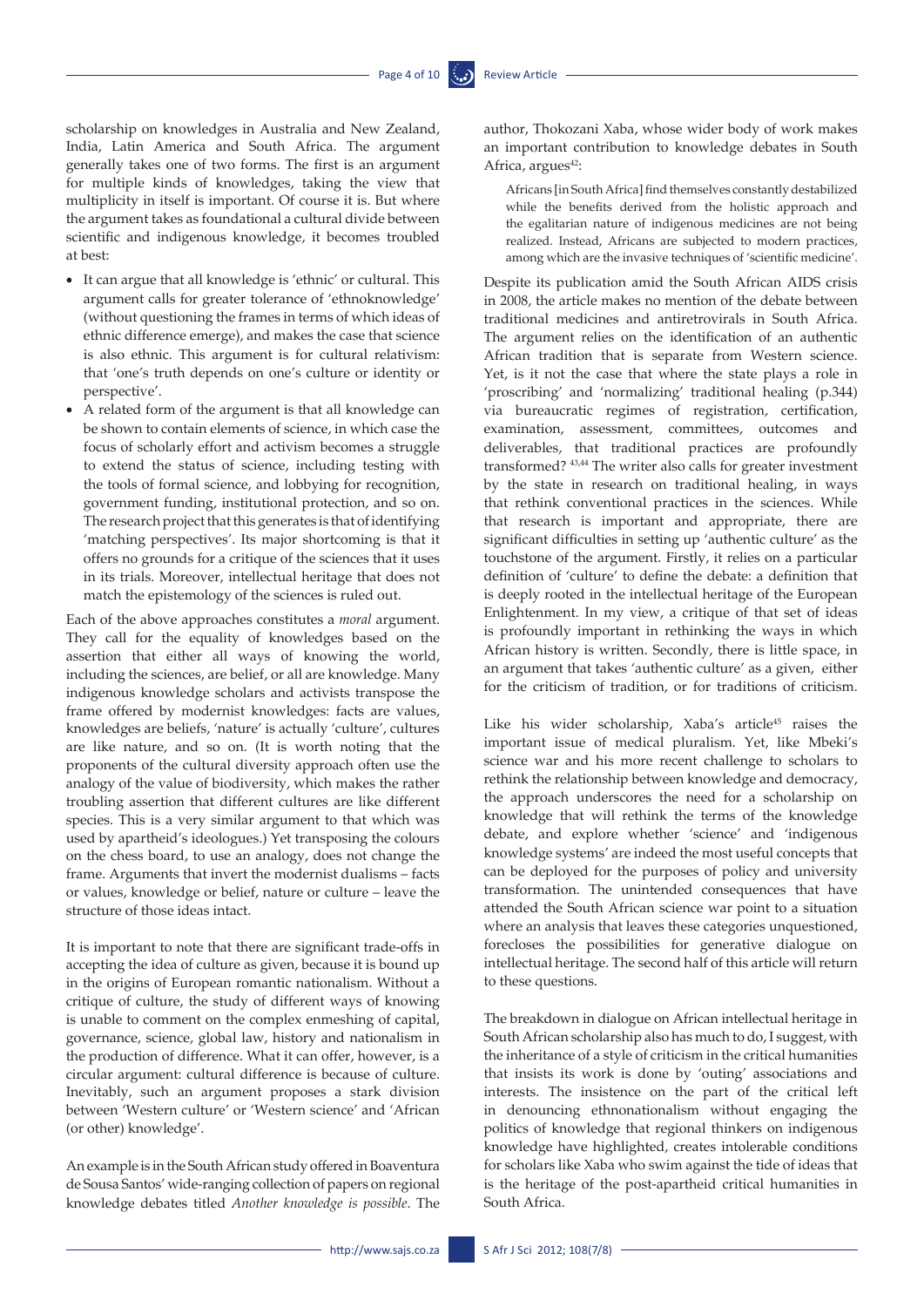In sum, notwithstanding its very important contributions in highlighting the relationship between coloniality and scholarship, the 'cognitive justice' movement has not set its horizons wide enough. In uncritically accepting the conceptual structure of modernity, its capacity to offer different thought is curtailed. When 'culture' defines the terrain, it brings with it the romantic notion of 'Being', in which nationalist sentiments reframe the experience of being in a collective (simply being together) as 'the Being of togetherness', in the words of Jean-Luc Nancy.46 That argument accepts the 'thingification' of identity that Aimé Césaire decried in the 1950s in his resistance to ethnology.47 What forms of collective presence, or networks of association, were at play in the precolonial era? At what historical point did people begin to think in the tidy social boundaries that are implied by the idea of 'culture'?

The argument that I am offering has several points of agreement with the critical humanities. Yes, the idea of 'indigenous knowledge' is often ahistorical. Yes, it may rely on a kind of culturalism that draws heavily on the colonial vision of culture as comprised of genealogies and blood ties. Yes, it is often the case that 'indigenous knowledge movements' assert an historically problematic notion of ethnicity that may well serve the interests of a class of elites, and yes, it is troubling to see the use of tradition to insulate indigenous knowledge discussions from criticism. Such criticisms are well noted. *Yet they are not the sum of what can be said about different knowledges and ways of knowing.* The focus on identity politics within South Africa's critical humanities is, I suggest, misplaced*.* By limiting the critique to the way in which the idea of 'culture' is politically constructed and appropriated to one or other identity (whether ethnic or otherwise), the argument loses its way. Such an argument may have been of value in an era in which culture and identity were central elements of apartheid ideology. But South Africa's contemporary science wars have shifted the fight out of the terrain of culture and social forms, to that of 'nature' itself: what is real, what is rational, what is science, how is nature known, whose sciences ought to prevail in a democracy, and so on. It is appropriate for Parliaments to question in what sense the sciences can claim to define nature, reality and truth. But where the argument begins to be resolved by an identity politics of knowledge – 'Western' or 'African' science – a democracy that depends on science for policies, policing and judgement is indeed in deep trouble. Activists, in such a context, have not found in scholarship the tools to mount an effective response, and have met the state's efforts to assert an identity politics of nature by denouncing interests and associations and beliefs rather than reframing its questions, and grappling with the intellectual heritage of scholarship itself.

If nothing else, the South African version of the science war teaches that scholarship by denunciation is a toxic game. The recognition that it was with much the same tools of argument that Mbeki asserted that AIDS was a social and political construction has enormous consequences for those of us in the critical humanities who were schooled to detect and 'out' interests and associations of powerful elites. But the struggle over knowledge that has come to be defined as 'indigenous knowledge' cannot be adequately described as culturalist, or ethnonationalist, or fundamentalist, or a movement of political elites, or the marginalised. If South African scholarship is to move beyond the current impasse, there is a need for recognition that the idea of 'indigenous knowledge' not *only* incorporates claims to identity or efforts to incorporate financial gain, but *also* indexes a challenge to central ideas of modernity: including in relation to notions of personhood in medicine and jurisprudence, to notions of ecologies, to notions of well-being, and to what it means to know or believe or imagine. Once one recognises the language of indigenous knowledge as a resistant appropriation of the language of difference, and that it is not solely the advancement of interests that is at stake but an interest in the possibility of different worlds other than those defined by the Cartesian dualisms (mind–body, nature–culture, and so on), it becomes possible to escape the paralysis of a debate confined to whether or not 'indigenous knowledge' is a 'thing' that is or is not 'real'. A rich range of literatures informs the possibilities that are opened by such a shift in approach, and in the remainder of this article I set out four interrelated conversations that illustrate possible approaches for researchers who hope to engage with a wider intellectual heritage.

### **Things: Towards a critique of modernist ontologies**

In re-reading aspects of the indigenous knowledge debates as a resistance to the available frames of modern knowledges,48 a first possibility emerges: that at times the very 'things' under discussion may be different.

Many South African fishers, for example, offer accounts of the ocean as a partner to whom you listen and with whom you have a relationship.<sup>49,50,51</sup> The ocean, in this view, is not the one known in oceanography as a water mass characterised by currents and temperature. Neither is it the 'ocean' that is known by ecosystem service assessments, for example, as something that can be valued by price tags. Nor is it the kind of ecosystem proposed by popular documentaries as one that does not have any people in the picture. It is also not the ocean that is the means of production, in stock assessment science, of calculable quantities of a single species of fish. Fish, too, might be understood differently: many fishers speak of the intelligence of fish, and do not see them as the unintelligent and unresponsive forms of life that appear in annual catch quotas.<sup>52,53</sup> Thinking in this way, it becomes possible to understand that what people understand to be nature – whether ocean or fish – might be very different. Yet a fisher's 'ocean-as-partner', or 'fish-with-intelligence' does not necessarily need to be 'converted' into 'fish or ocean as objects' in order to ensure their conservation. As fisheries management moves toward an ecosystem approach to fisheries that includes a consultative relationship with fishers (in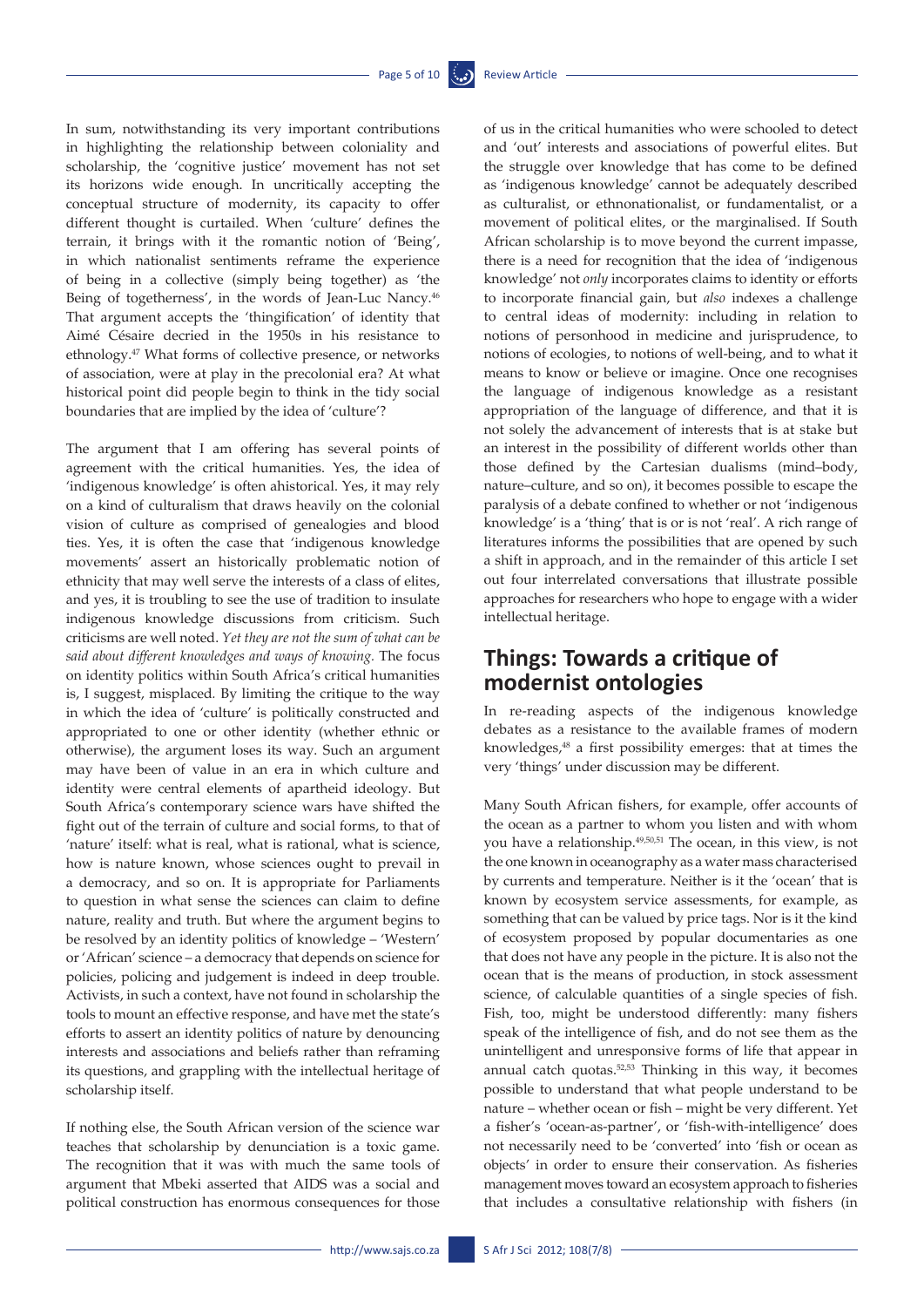terms of the Convention on Biodiversity), the partnership that many fishers describe when they speak of the sea and fish is a resource for embattled marine conservationists that has no price tag.

Much as the ocean can mean different things to fishers, it can also mean different things in the sciences. A marine biologist who has fished for 40 years can know the ocean in ways that even he or she cannot communicate in a quota committee that only allows decisions to be based on natures that can be represented in calibrations and quantities. A marine ecologist might see the sea very differently from the stock assessment scientist, in much the same way as a fisher who acquires access to industrial-scale extractive capacity might begin to think quite differently about fish. The point is that the 'natures' that are in play are not based on someone's cultural (or 'stakeholder') identity, but on their actual interactions with sea and fish. 'An object does not stand by itself,' write Marianne Lien and John Law, 'but emerges in the relations of practice'54. The shorthand term for this insight is that of a 'relational ontology'.

Such an insight reflects the beginnings of a paradigm shift in a dialogue on the nature of knowledge in the humanities and sciences.55,56,57 Working with it, public consultations on marine conservation might begin to move the conversation beyond a pedagogy that aims to secure compliance with science, to projects that explore different ways of knowing the marine environment. With sufficient time for generative dialogue58,23 about different ways of knowing the sea, including how to evaluate knowledges, the management of the marine ecosystem as a commons might begin to be a reality in specific locales. This conversation would be very different from the one that is currently polarised between knowledges that are presented as identity-based ('fishers' and 'scientists') and those that are 'cultural belief' versus 'natural science'. Where the terms of the debate categorise knowledges as different before the parties have spoken a word to each other, there is very little chance of discovering the linkages and partial connections that might begin a new conversation. Indeed, it is perhaps partly for this reason that rather than securing the active cooperation of fishers, marine conservation efforts have to date provoked a great deal of resistance.<sup>59</sup>

Questions of public involvement in the generation of knowledge are central to the work of Bruno Latour and Isabelle Stengers, although in very different ways to those proposed by former president Thabo Mbeki in a speech in January 2012.<sup>60</sup> Together with Michel Serres<sup>61,62</sup>, amongst others, these writers have developed a corpus of work that is critical of a dominant scholarly heritage which severs 'nature' from 'culture', and 'belief' from 'knowledge'. Major resources include Latour's *We have never been modern,*<sup>63</sup> *Pandora's hope – Essays on the reality of science studies,*<sup>64</sup> *Politics of nature – How to bring the sciences into democracy*<sup>65</sup> and Latour and Weibel's *Making things public: Atmospheres of democracy.*<sup>66</sup> The philosopher of science Isabelle Stengers, who may

be known to readers of this journal through her work on chaos theory with 1977 Nobel Prize for Chemistry winner Ilya Prigogine,<sup>67</sup> has written extensively on the sciences, much of which is newly published in English: see *The invention of modern science,*<sup>68</sup> *Cosmopolitics I*, 69 and *Cosmopolitics II,*70 which includes a long essay on quantum mechanics alongside another on what she calls 'the curse of tolerance' (Who wants to be tolerated? she asks). These conversations point to a reconceptualisation of knowledge as constantly produced and reproduced in interactions. Knowledge, in this view, is not the acquisition of unmediated facts, nor is it the unmediated apprehension of intellectual heritages or indigenous knowledge. There are always mediations – and as such, knowledge studies are at their strongest when focused on careful study of how knowledge objects come to be generated. Such an approach is not a cultural relativism but instead brings to conversations about the democratisation of knowledge an attention to the ways in which research processes bring particular realities into being.64,55,54 Isabelle Stengers, for example, attends to the ways in which the knowledge economy hastens us to identify 'things' in our research products, missing qualitative aspects like vitality and well-being (a point which I shall pursue later).31 Her work is reminiscent of the problem that Aimé Césaire pithily formulated decades ago in his rejection of colonial thought. 'Colonisation = thingification,' he wrote.47 For scholars seeking to rethink the relationship between the university and all that falls beyond its rooftops – still so often modelled on Greek temples, even here in Africa – what does it mean to allow the possibility that there are ways of knowing the world that are not easily rendered in the language of objects and subjects?

The problem of translating complex relationalities into 'things' is central to current South African debates on African knowledges. Two examples suffice. Sangomas' (traditional healers') insights into the consequences of social relationships for health and disease extend beyond the notion of health as the property of an individual person and their biochemistry. Similarly, different understandings of what it is to be an ethical person generate markedly innovative approaches to conflict resolution where jurisprudence is understood in relation to uBuntu.71,72 In both cases, although one example would be taught in a law faculty and the other in the health sciences, an approach grounded in relational ontology assists in shifting the focus of the debate away from whether or not things are really real or really belief, toward a discussion that recognises that notions of what it means to be a person are profoundly important for legal and medical practice, and for questions of care and nurture in the sciences.73

### **Embodied knowledges and data**

Rethinking the split of mind and body, so dominant in the intellectual heritage of the Enlightenment, offers a second arena of enquiry on knowledges and ways of knowing. Scholarship on knowledge is increasingly turning attention to practice-based knowledges that are not easily rendered as numbers. By contrast, technologies – like geographical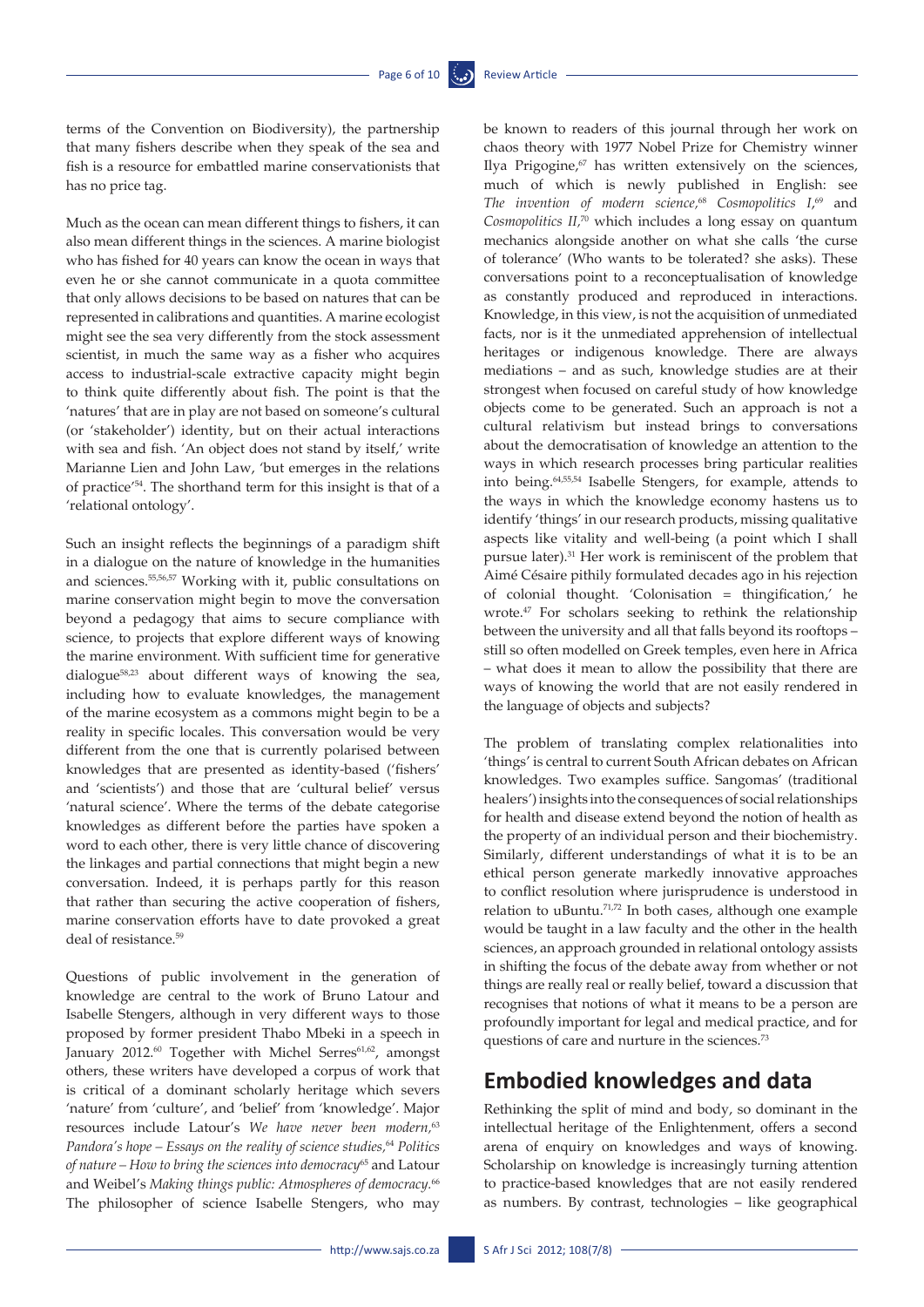information systems, databases, heart rate monitors – can produce what a court of law might regard to be 'justified true belief'. How might scholars account for the ways of knowing that exist in the hands of the midwife who reads the birthing belly with her hands? How might she defend what she knows in a court of law where her accusers accuse her of 'malpractice' because she did not generate a constant stream of numbers from a foetal heart rate monitor that would have tethered the labouring mother to a hospital bed? Under what conditions of argument would her accusers acknowledge that years of experience in obstetric medicine builds a very similar sets of skills, which obstetricians prize as much as they do the patterns emitted from their heart rate monitors? At the core of this argument is the recognition that some ways of knowing lie outside the terrain of formally accredited knowledge, in many cases not because they are not justifiable but because they rely on forms of sensory data for which technologies which might measure them have not yet been developed, and because knowledge that is hard to quantify or write down is hard to work with in dialogues between the sciences and non-formalised, embodied knowledges. Yet the difficulty of those kinds of conversations (which may happen between fishers and marine conservationists in much the same way as between midwives and obstetricians) is not because the knowledges in themselves have some radical cultural difference. The difficulty of translating these kinds of different knowledges is because the sciences have inherited 300 years of tradition: to remove almost all bodily senses except the visual from its ways of knowing. The enumerable – that which can be counted – counts as evidence. The relationship between law, technology, writing and knowing, in this scenario, comes up for scrutiny. The realisation is provocative: *archives, databases and evidentiaries measure that which is visible within a particular intellectual heritage, or scholarly orientation*. Technologies, in other words, bring particular knowledge objects into being. The implication: programmes of research that look for generative dialogues across knowledge traditions can work towards grasping different measurables, and different evidentiaries, and perhaps need to be bold enough to rethink what it is that technologies could be measuring. In order to pursue this kind of innovation, the methodology is ethnographic: detailed, careful attention to how people know what they claim. A recent work that explores this approach is that of anthropologist Tim Ingold, whose book *Lines: A brief history*<sup>74</sup> offers a critique of technologies of data collection. Ingold's project attends to the ways in which modernity relies on data-recording technologies – such as cartography, musical notation and architectural drawing – that in the name of objectivity remove movement and embodied senses (other than the visual) from the notation of information. Ingold's project yields many possibilities for a re-engagement of the humanities, sciences, technology, and ways of knowing that have not found their way into curricula.

## **Reasons for knowing: Scales, models and visual arts**

The observation that different knowledges emerge in relation to technologies also is pertinent to thinking about scales and models. Fishers who are familiar with specific bays can comment on changes in the availability of fish in qualitatively different terms to those of a scientist assessing average catches in latitude-longitude.75 City people battling with urban flooding have an accumulated local knowledge, both social and ecological, that may be very different from the hydrological models and hydraulic sciences behind flood-risk estimation and management.<sup>58</sup> Climate scientists are working with 30- to 50-year scales, but decision-makers in Parliament are often working with a 4-year electoral timeframe. Different scales, in other words, are not just about data compression but reflect different purposes people have for knowing and therefore different knowledge objects (or differently known relationships) are in the models. Different reasons to know produce different objects of attention, or different facts – or, to use Latour's phrase, different matters of concern.76 The map is not the territory but a convention for imagining it. If 'knowing' in the sciences involves what epistemologist Catherine Elgin calls reconfiguration – 'reorganizing a domain so that hitherto overlooked or underemphasized features, patterns, opportunities, and resources come to light'77– then it becomes possible to open a much more nuanced debate over the uses of the imaginative arts, scales and models in dialogue with different ways of knowing. These kinds of arguments offer a bridge for scholars who want to explore the possibilities of different ways of knowing. The late Emmanuel Chukwudi Eze argued for understanding varieties of rationality. 'Reason is not a thing,' he wrote, 'but rather a field of mental acts in perception, understanding, and explanation, including the frameworks of comprehension and justifications of the field itself'78. Eze's untimely passing is a great loss in this field, and his posthumously published work offers an important commentary on understanding rationalities in relation to rationales for knowing.

## **Towards a critique of the knowledge economy**

Building on these insights it becomes possible to offer a critique of the knowledge economy itself, in which rationality and the sciences and many contributions on indigenous knowledge are often framed by the calculative logics of capital. For Isabelle Stengers, the kinds of knowledge produced in the knowledge economy (where universities subsist in a particular relationship with capital, monetary logics, temporal logics, added value, and other controllables), are unable to deal with the unsettled, the unnameables, the ways of knowing that are part of life and care – in short, the aspects of knowledge and knowing that are not easily 'thingified'.47,79 These aspects include, for Stengers, the care and nurture of a quality of academic argument that is able to attend to that which people find nurturing, and life-giving: the qualitative aspects of well-being that the 'knowledge economy' is unable to measure in familiar kinds of enumerations, and which it therefore fails to notice.<sup>73</sup>

Stengers' comments provoke many questions on what one might call South Africa's 'ARvsARVs' (African Renaissance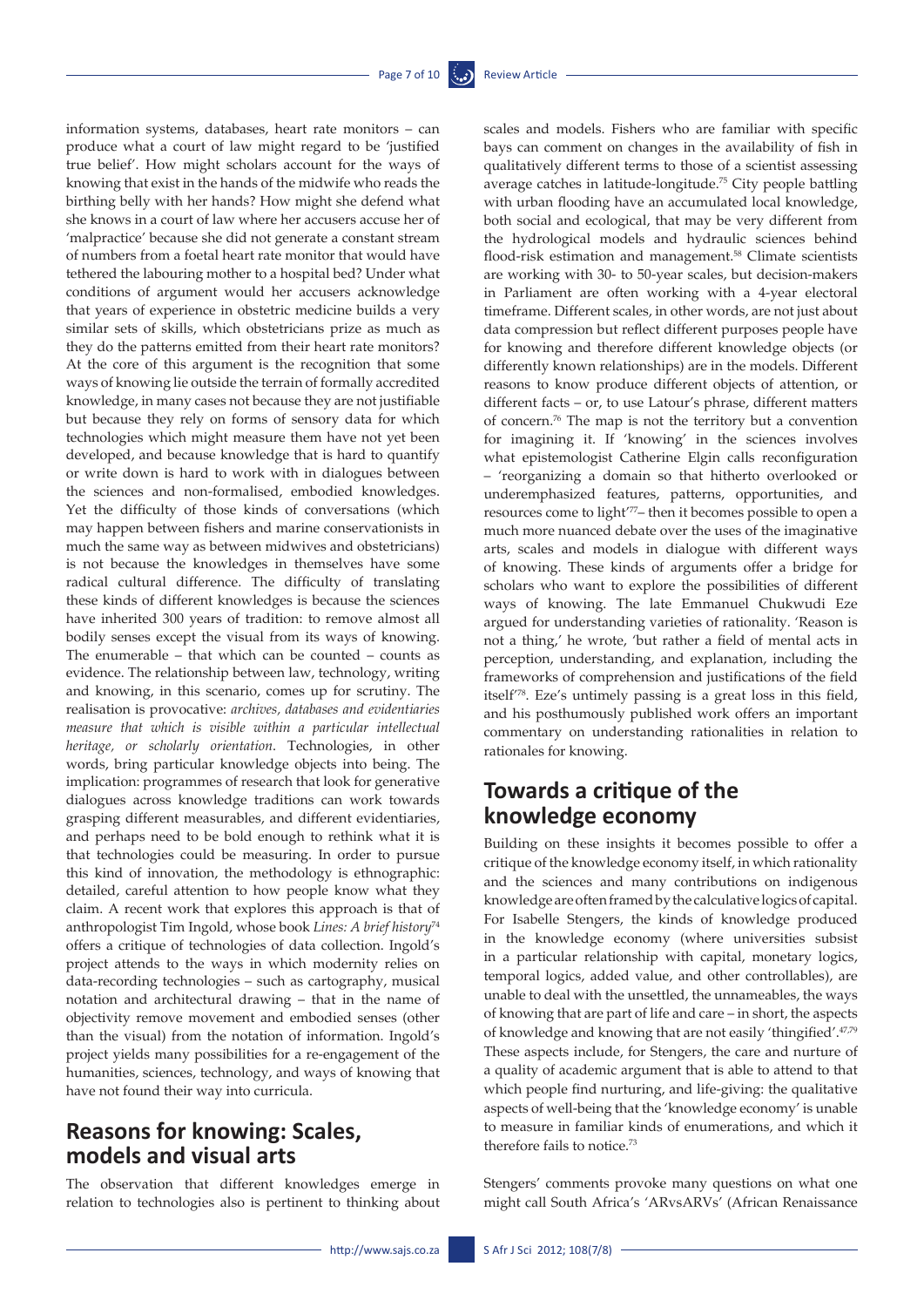vs AntiRetroVirals) polemic. In this, an important local question is: in what ways does the South African science war, with its stark positions on science and traditional medicine, set up conditions in which discussions of care and nurture and nutrition become 'dissident science'? In what ways does this in turn contribute to the conditions of thought that allow a diabetic patient to spend a day in a primary health-care clinic and receive four successive drips but no food? (This experience was related to me by an elderly Black woman after she was treated in October 2010 at one of the Day Clinics in the greater Cape Town area.) The point is not to blameshift, from one side to another, but to recognise that stark polemic makes for stark choices, and that sometimes the polemic itself is caught up in that which undermines nurture, care and well-being. Stengers' call is for academics to stop developing ever cleverer denunciations of one side versus another, and to open a dialogue about a different ecology of knowledge that might offer researchers a way of moving past the destructive fallout of the science wars.

Stengers' work also provokes questions about the entanglement of indigenous knowledge with the knowledge economy in emerging markets like South Africa, India and Brazil. For example, once particular molecules have passed their clinical trials and are defined as traditional medicine (or 'TM' in its popular abbreviation), the trademarked TMTM constitutes a new knowledge object that takes on a very particular life in national wealth creation projects whether in South Asia or South Africa, in Black economic empowerment projects, and in global networks that hold together pharmaceutical chain stores, streetside vendors, rural museums, biopiracies and nascent ethnonationalisms. Without question, wealth creation is an important part of redressing the historical injustices that are built into the knowledge economy. Yet I think the question needs to be asked as to whether the TM™ approach has become a new form of 'thingification' that renders unnameable exactly the sorts of vitalities and ways of knowing and being that constitute the indigenous resistance to the global economy. Such a resistance is evident not only in Latin America,<sup>48</sup> but also in the 'slow science' movement in Europe.<sup>80</sup> And it is evident in courts in South Africa where judges like Yvonne Mokgoro and Albie Sachs have sought to rethink the principles of jurisprudence in ways that reflect principles of ubuntu alongside questions of financial recompense.<sup>81</sup>

The current South African policy on indigenous knowledge systems<sup>82</sup> is, I propose, heavily invested in the neoliberal knowledge economy. The model evinces a trade-off: it gets space in the Department of Science and Technology and in some universities, but in a way that all too frequently sets it apart as 'African knowledge' which, because of its very separateness, has very little capacity to challenge what Bruno Latour calls the 'three goddess sisters of reason in the knowledge economy', namely, '(technical) efficiency, (economic) profitability and (scientific) objectivity'83. And yet it is precisely the different ecologies of knowledge, and different iterations of reason and the reasonable that inspire much of the indigenous knowledge movement. How might scholars recover this critique, and offer a different kind of intellectual hospitality?

In my view, the difference begins with the recognition of the entanglement with capital in current state-led approaches to indigenous knowledge in South Africa. Once that is on the table, it becomes possible to ask different kinds of questions, and to develop a different intellectual project. Might 'indigenous knowledge' be pursued via an investment in the commons rather than the stock market? In this scenario, what kind of dialogues about knowledges might be possible, where knowledge is not understood to be part of democracy because diversity is tolerated, but because there is democratic dialogue on the tools of testing, criticism and innovation? How might the capacity to test knowledge and ways of knowing be rethought, and rekindled? What aspects of knowledge lie outside the realm of monetarisation? What kind of practices lie outside of laboratory testing? What aspects of knowing resist quantitative research? What kind of public spaces are opening for criticism of patriarchal elites? Under what conditions could the humanities and sciences be able to support the emergence of these new conversations?

All of the above approaches make a case for critical engagement with the current policy on indigenous knowledge in South Africa. Such an engagement requires rethinking the assertions, currently enshrined in the Indigenous Knowledge Systems Policy, that 'indigenous knowledge' exists primarily as a static cultural inheritance with the potential for wealth creation in the knowledge economy, and that formal science and its associated technologies are the only way to measure and define knowledge. Much more interesting and productive, I think, is to pursue a critical enquiry into intellectual heritages, including the ways in which the project of contemporary scholarship continues to defend a particular kind of divide between knowledge and belief that emanates from the battle to separate church and state in Europe so long ago. Is it necessary to continue to fight that battle in the way that we do? How might we re-read the peace treaty between church and state of that era, and instead of continuing that crusade (to separate 'dark belief' from 'the light of knowledge'), to consider the applicability of its principles in other spheres such as the intersection of knowledge and capital, or knowledge and coloniality, or knowledge and race? Having done so, what fresh insights might be gained on the emergence of the distinct categories of 'indigenous knowledge' and 'science'?

Beyond a knowledge politics of 'cognitive justice' and the TMTM that bear such a burden in the global race for World Intellectual Property and patents, could the possibilities for intellectual debate expand if the questions posed under the troubled banner of indigenous knowledge are reimagined as a debate about intellectual heritage, including that of modernity? Would publics find new spaces for re-tooling criticism and innovation? If scholars work in ways that nurture different ecologies of knowledge, might dialogues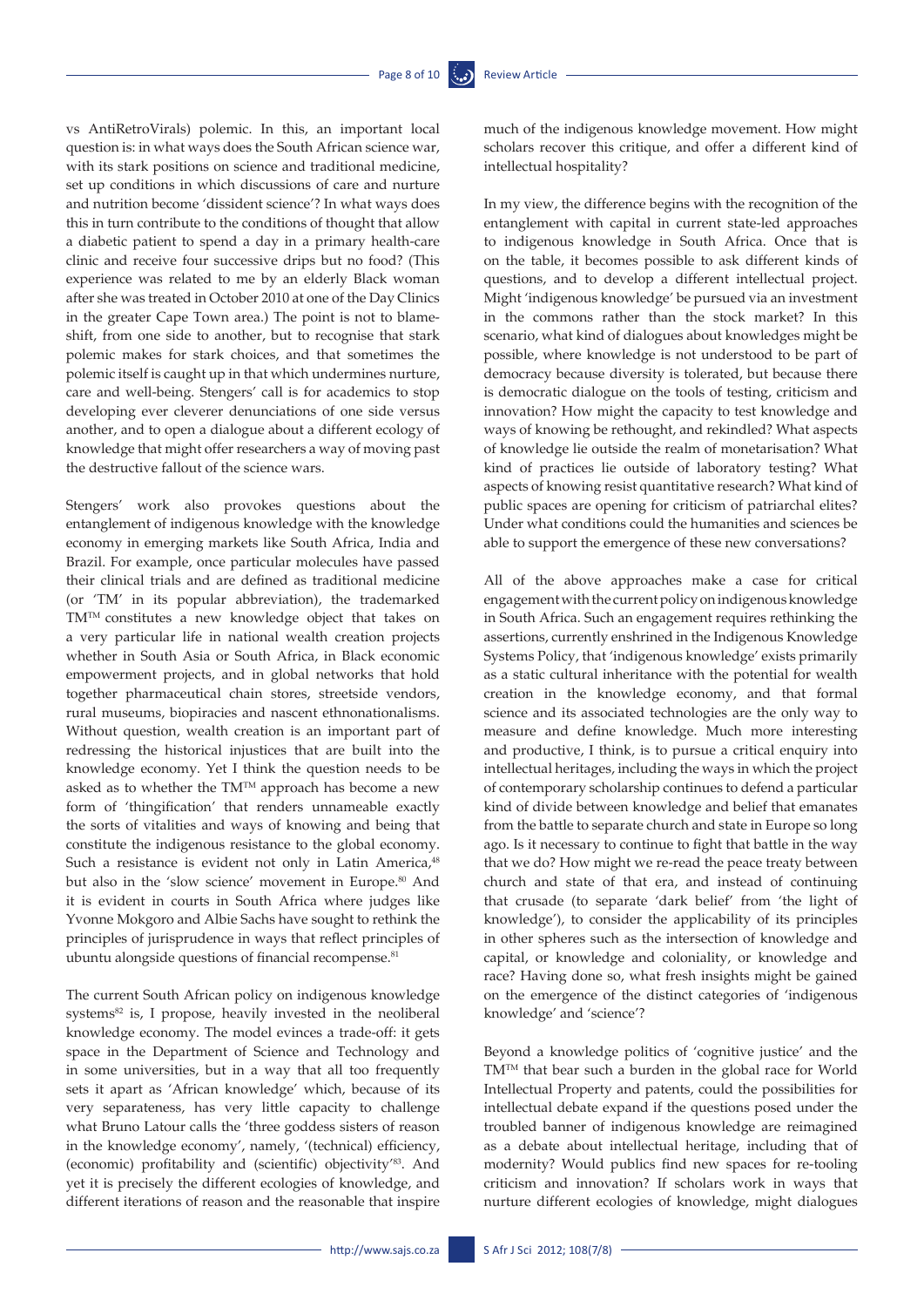begin to imagine alternative vitalities that speak to different notions of public health and jurisprudence? Might it be possible, by engaging with different knowledges and ways of knowing, for postcolonial universities to find the resources to mount a serious challenge to the three goddess sisters of reason in the knowledge economy? If scholars are to strengthen the relationship between the national indigenous knowledge systems agenda and current dominant forms of knowledge, debate on these kinds of issues is worth the trouble.

#### **Acknowledgements**

This paper reports on an ongoing project and owes a great deal to participants in the Contested Ecologies project at the University of Cape Town in 2010–2011 and the many international guests who have offered orientation to regional scholarships. Without attributing to them any responsibilities for errors or omissions, for comments on an earlier draft of this paper I thank Mario Blaser, Josh Cohen, Brenda Cooper, Annie Holmes, Susan Levine, Munyaradzi Mawere, Robert Morrell, Artwell Nhemachena, Steven Robins, Dianne Scott, Crain Soudien, Isabelle Stengers, Peter Vale and the anonymous reviewers for this journal. Funding for this work is gratefully acknowledged from the John F Sawyer Seminar programme of the Andrew W Mellon Foundation, and the Africa Knowledges Project attached to the Programme for the Enhancement of Research Capacity (PERC) at the University of Cape Town, funded by the Carnegie Foundation.

#### **Competing interests**

I declare that I have no financial or personal relationships which may have inappropriately influenced me in writing this paper.

#### **References**

- 1. Sundar N. 'Indigenise, nationalise and spiritualise' an agenda for education? ISSJ. 2002;173:373–383.
- 2. Agrawal A. Dismantling the divide between indigenous and scientific knowledge.<br>Dev Change. 1995;26:413–439. [http://dx.doi.org/10.1111/j.1467-7660.1995.](http://dx.doi.org/10.1111/j.1467-7660.1995.tb00560.x)<br>[tb00560.x](http://dx.doi.org/10.1111/j.1467-7660.1995.tb00560.x)
- 3. Agrawal A. Indigenous knowledge and the politics of classification. ISSJ. 2002;173:287–297.
- 4. Lal V. Empire of knowledge: Culture and plurality in the global economy. London: Pluto Press; 2002.
- 5. Lal V, Nandy A, editors. The future of knowledge and culture: A dictionary for the 21st century. New Delhi: Viking Penguin; 2005.
- 6. Nandy A. Traditions, tyranny, and utopias: Essays in the politics of awareness. Delhi: Oxford University Press; 1987.
- 7. Nandy A. Science hegemony and violence: A requiem for modernity. Tokyo: United Nations University; 1988.
- 8. Visvanathan S. Between cosmology and system: The heuristics of a dissenting imagination. In: Boaventura de Sousa Santos, editor. Another knowledge is possible: Beyond Northern epistemologies. London: Verso, 2007; pp. 18
- 9. Shiva V, Jafri AH, Emani A, Pande M. Seeds of suicide: The ecological and human costs of globalization of agriculture. New Delhi: Research Foundation for Science, Technology and Ecology; 2000.
- 10. Nanda M. Prophets facing backwards. New Brunswick: Rutgers University Press; 2003.
- 11. Lal V. The tragi-comedy of the new Indian enlightenment: An essay on the jingoism of science and the pathology of rationality. Soc Epistemol. 2005;19(1):77–91. <http://dx.doi.org/10.1080/02691720500173441>
- 12. Turnbull D. Multiplicity, criticism and knowing what to do next: Way-<br>finding in a transmodern world. Response to Meera Nanda's 'Prophets<br>facing backwards'. Soc Epistemol. 2005;19(1):19–32. [http://dx.doi.](http://dx.doi.org/10.1080/02691720500084242)<br>org/10.1080/0
- 13. Verran H. On seeing the generative possibilities of Dalit neo-Buddhist thought. Soc Epistemol. 2005;19(1):33–48. [http://dx.doi.](http://dx.doi.org/10.1080/02691720500084259) [org/10.1080/02691720500084259](http://dx.doi.org/10.1080/02691720500084259)
- 14. Herrnstein Smith B. Scandalous knowledge: Science, truth and the human. Durham, NC: Duke University Press; 2005.
- 15. Shiva V. Biodiversity, intellectual property rights, and globalization.<br>
In: Boaventura de Sousa Santos, editor. Another Rnowledge is possible:<br>
Beyond Northern epistemologies. London: Verso, 2007; pp. 272–287.
- 16. Reddy S. Making heritage legible: Who owns traditional medical knowledge? Int J Cult Prop. 2006;13:161–188.
- 17. Green L. Anthropologies of knowledge and South Africa's Indigenous Knowledge Systems Policy. Anthropology Southern Africa. 2008;31(1&2):48– 57.
- 18. Anderson J. Law, knowledge culture: The production of indigenous knowledge in intellectual property law. Cheltenham, UK: Edward Elgar Publishers; 2009.
- 19. Povinelli E. The cunning of recognition: Indigenous alterities and the making of Australian multiculturalism. Durham, NC: Duke University Press; 2002.
- 20. Altman J, Hinkson M, editors. Coercive reconciliation: Stabilise, normalise, exit Aboriginal Australia. North Carlton, Australia: Arena Publications; 2007.
- 21. Watson H, Chambers DW, Munuŋgurr D, et al. Singing the land, signing the land. Geelong, Victoria: Deakin University Press; 1989. Available from: http://singing.indigenousknowledge.org/home/contents.
- 22. Verran H. A postcolonial moment in science studies: Alternative firing regimes of environmental scientists and Aboriginal landowners.<br>Social Studies of Science. 2002;32(5–6):729–762. [http://dx.doi.](http://dx.doi.org/10.1177/030631270203200506)<br>[org/10.1177/030631270203200506](http://dx.doi.org/10.1177/030631270203200506)
- 23. Verran H. Engagements between disparate knowledge traditions: Toward doing difference generatively and in good faith in contested ecologies –<br>nature and knowledge: Local theory and vulnerable dialogues in southern<br>Africa, Latin America and Australia. In: Green L, editor. Proceedings of<br>the Africa. In press.
- 24. Turnbull D. Masons, tricksters, cartographers. London: Routledge; 2000. <http://dx.doi.org/10.4324/9780203304587>
- 25. Turnbull D. Performativities and working with multiple narratives of the past. Paper presented at: Assembling Colombia (2): Natures, cultures, technologies; 2011 May; Bogota, Colombia. In press.
- 26. Connell R. Southern theory: Social science and the global dynamics of knowledge. Cambridge, UK: Polity Press; 2007.
- 27. Hountondji P. African philosophy, myth and reality. 2nd ed. Bloomington: Indiana University Press; 1997 [1976].
- 28. Hountondji P, editor. Endogenous knowledge: Research trails. Dakar: Codesria; 1997.
- 29. Hountondji P. The struggle for meaning: Reflections on philosophy, culture and democracy in Africa. Athens, OH: Ohio University Press; 2002.
- 30. Green LJF, Green D. The rain stars, the world's river, the horizon and the sun's path: Astronomy along the Rio Urucauá, Amapá, Brazil. Tipití: Journal of the Society for the Anthropology of Lowland South America. 2010;
- 31. Moraña M, Dussel E, Jáuregui C, editors. Coloniality at large: Latin America and the postcolonial debate. Durham, NC: Duke University Press; 2008.
- 32. Mignolo W. Local histories / global designs: Coloniality, subaltern knowledges, and border thinking. Princeton, NJ: Princeton University Press; 2000.
- 33. Escobar A. Territories of difference: Place, movement, life, redes. Durham, NC: Duke University Press; 2008.
- 34. Viveiros de Castro E. Economic development and cosmopolitical re-<br>involvement: From necessity to sufficiency in contested ecologies nature<br>and knowledge: Local theory and vulnerable dialogues in southern<br>Africa, Lati Africa. In press.
- 35. Viveiros de Castro E. Perspectival anthropology and the method of controlled equivocation. Tipití: Journal of the Society for the Anthropology of Lowland South America. 2004;2(1):3–22.
- 36. Viveiros de Castro E. Exchanging perspectives: The transformation of objects in our beindian perspectives. Common Knowledge.<br>2004;10(3):463–484.
- 37. De la Cadena M. Indigenous cosmopolitics in the Andes: Conceptual reflections beyond 'politics'. Cultural Anthropology. 2010;25(2):334–370. <http://dx.doi.org/10.1111/j.1548-1360.2010.01061.x>
- 38. De la Cadena M. About 'Mariano's Archive': Ecologies of stories in contested ecologies nature and knowledge: Local theory and vulnerable dialogues in southern Africa, Latin America and Australia. In: Green L,<br>editor. Proceedings of the Contested Ecologies Workshop; 2011 Sept 24–30;<br>Cape Town, South Africa. In press.
- 39. Blaser M. Storytelling globalization from the Chaco and beyond. Durham, NC: Duke University Press; 2010.